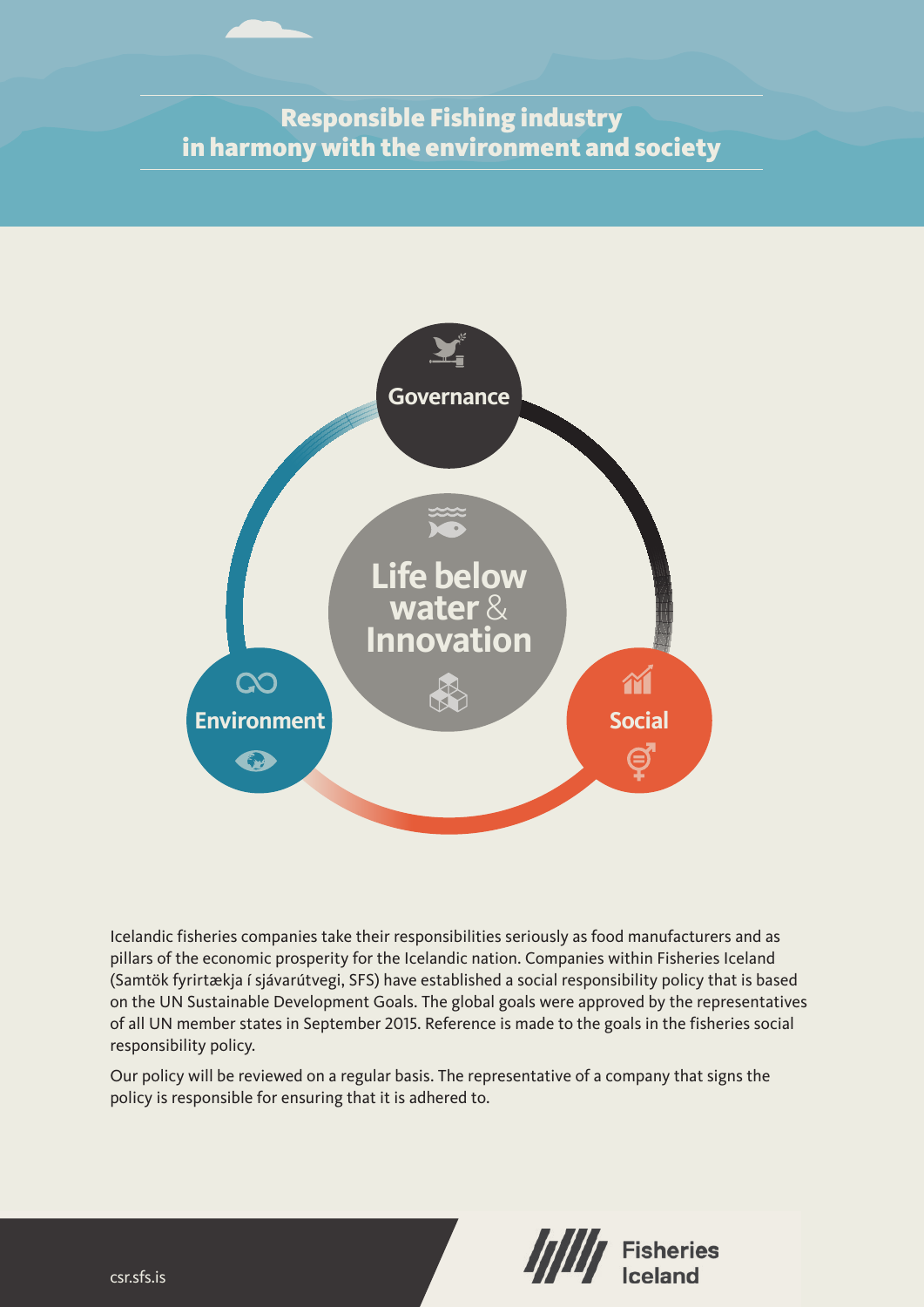



# Life Below Water

Maintaining healthy fish stocks and ensuring that information on fishing and the treatment of marine ecosystems is reliable, traceable and transparent is of great economic and social importance for the Icelandic nation. Proper and responsible treatment of natural resources is vital for ensuring that fish stocks in Icelandic waters continue to be sustainably harvested.

Increased greenhouse gas emissions have led to climate change and global warming. The ocean absorbs more heat and warms up, which in turn affects ocean currents and living conditions in the sea. The sea, moreover, absorbs large proportions of man-made carbon dioxide and this leads to the acidification of the ocean. Climate conditions, therefore, are a threat to fisheries in the Arctic region as well as elsewhere on our planet.

We wish to strengthen research into ocean ecology and marine chemistry and thus improve understanding of the effects of warming and acidification of the sea and plastic pollution on marine life.



## Innovation and development

Innovation and investment are an important requisite for success in environmental matters. Innovation, moreover, lays the foundation for valuable jobs in the fisheries sector and related industries. This in turn lays the groundwork for continued development and achievement in environmental matters. The Icelandic fishing industry will continue to participate in these efforts. Innovation creates opportunities that no one can foresee, and therefore we will continue to analyse such opportunities, take advantage of data and invest in means and solutions for continued improvement.

**The fundamental values in the fishing industry's social policy are the UN Sustainable Development Goals No. 14 (Life Below Water) and No. 9 (Industry, Innovation and Infrastructure). The policy also addresses secondary goals that are equally important.**

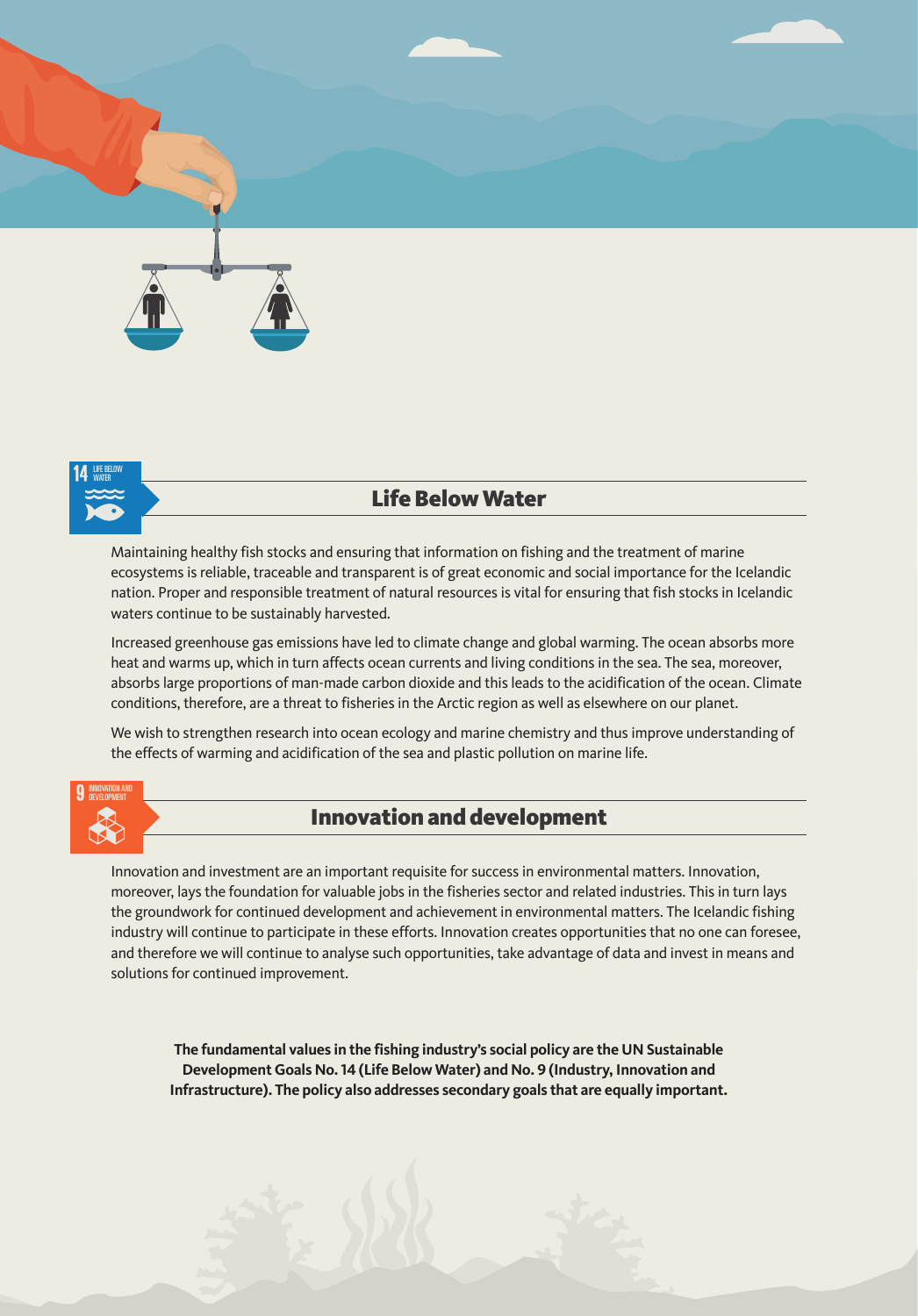

# Environment



# Circular economy

We use ocean resources in a sustainable and legal manner. We seek to create value from all raw materials and ensure that all waste that we produce at sea is returned to land in accordance with rules on the disposal of waste from vessels at sea as provided for in Marpol Annex V.

- We seek to sort all waste generated at sea and on land and ensure that waste fishing gear is sent for recycling.
	- > By recycling and reusing, we seek to create value from waste generated from the operation of our companies. All waste generated at sea, such as fishing gear, plastics, waste oil, lubricants, packaging, metal and glass, is brought back on land and sorted to the extent possible.
	- We promote education on the recycling of fishing gear and make sure that our own waste fishing gear is cleaned, sorted and sent for recycling.
	- We do our part to help clean up the sea by delivering to port all ocean litter brought up by our nets.
- We ensure the traceability of our products.
- We strive to minimise the environmental impact of transportation and packaging and eliminate waste.
- We do not practice illegal, unreported and unregulated (IUU fishing).
- We make every effort to eliminate discarding.
- We make every effort to ensure food safety.

## Minimising our carbon footprint

The policy of fisheries companies is to measure and assess the emission of greenhouse gases and to use opportunities to limit and reduce environmental impact in accordance with technological developments. We will support the development and application of environmentally friendly technology, both at sea and on land.

We seek to minimise our carbon footprint by:

- > measuring our carbon footprint
- > reducing emissions even further
- > offsetting and binding carbon

#### Energy use and switching to alternative energy sources

We seek ways to reduce the use of fossil fuels:

- When constructing new vessels, we focus on efficient energy use and environmental concerns from the outset.
- We try to identify opportunities to reduce the use of fossil fuels and increase the share of eco-friendly energy sources that are realistic and economically viable.
- As opportunities arise, we switch from HFC refrigerants to others that do not cause greenhouse effects. Furthermore, when commissioning new vessels, we focus on eco-friendly refrigerants.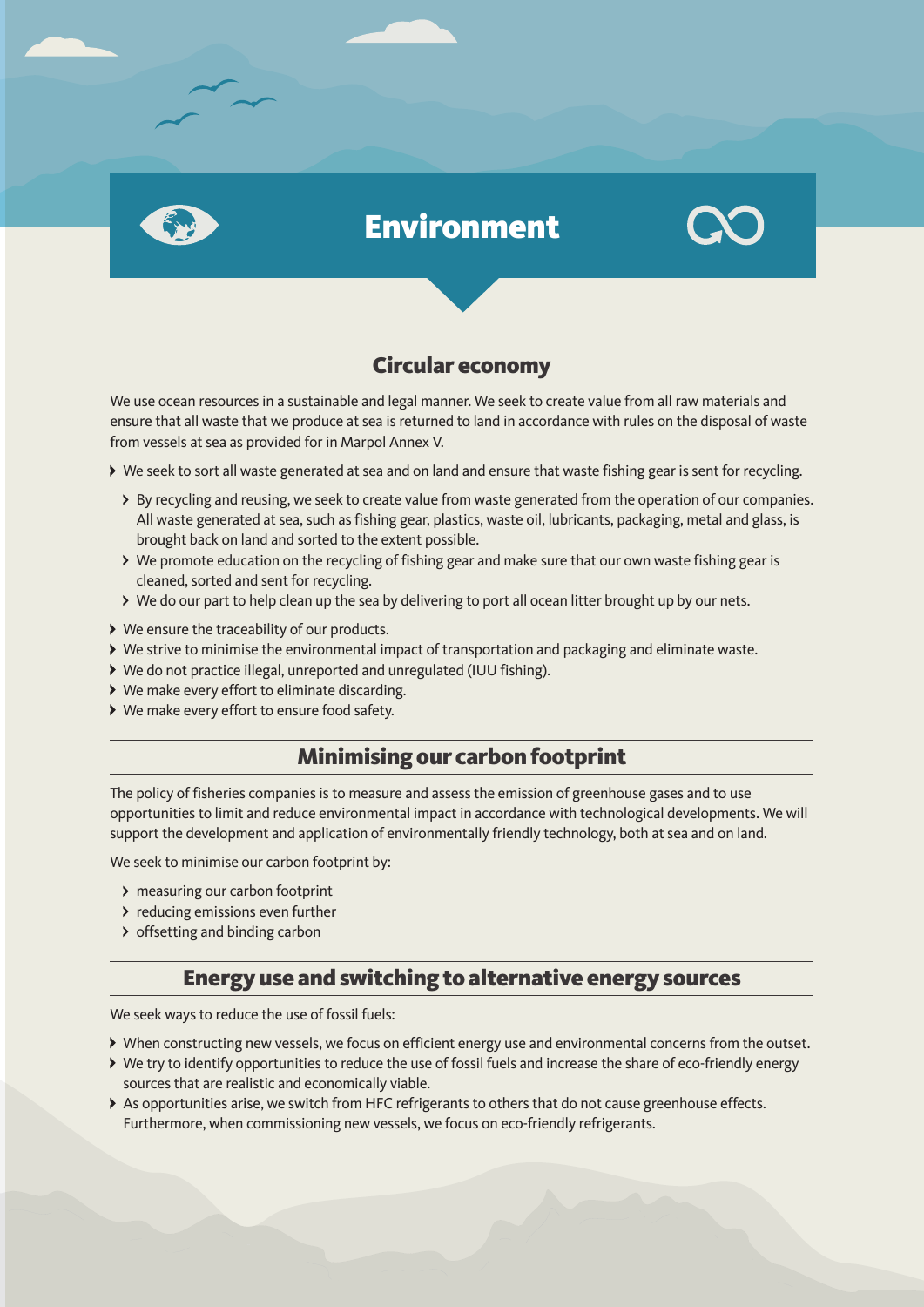

# **Corporate governance**

# Codes of conduct

The Icelandic fishing industry operates with integrity and in a reliable and fair manner. Our policy is to combat corruption in whatever form.

- We are honest in our business dealings and safeguard the reputation of Icelandic fisheries.
- We seek to ensure that our operations are conducted in accordance with laws and regulations, whether domestically or abroad.
- We take responsibility for our own decisions and conduct and use our judgement in accordance with circumstances.
- We promote transparent operating practices and good relations both within and outside the workplace.
- We contribute our share to society, as provided for by law.
- We require our suppliers to comply with laws and regulations in all respects.
- We encourage employees to report any operational violations to company management.

Companies in the fisheries sector are encouraged to follow guidelines on good corporate governance.

#### We promote transparency and publish non-financial information

We commit to publishing non-financial information on environmental issues, social aspects and corporate governance, taking into account internationally recognised criteria. We publish information on carbon footprints, information on where we pay taxes and information on transactions with associated parties. In addition, we provide information about the company, the group and owners.



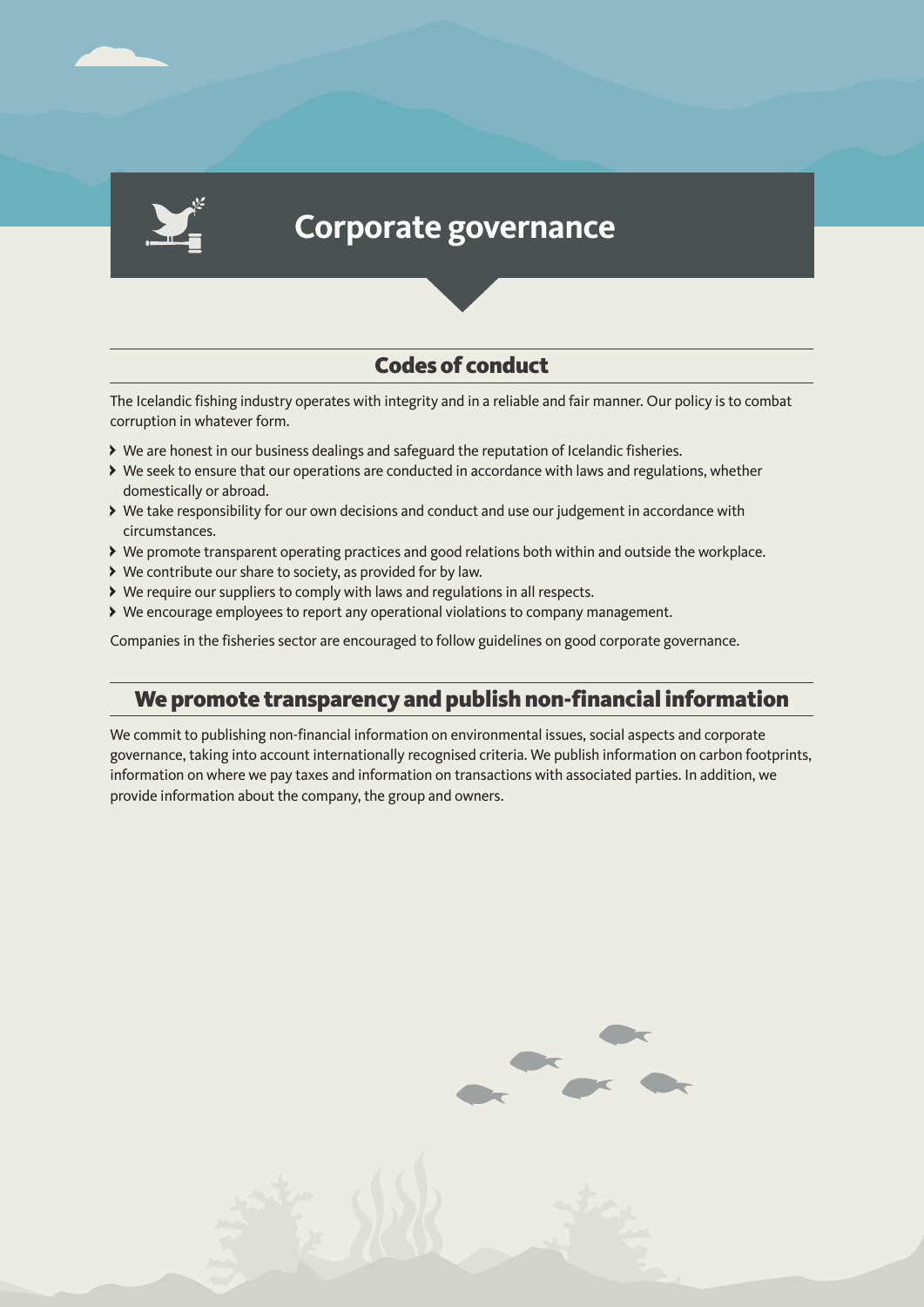# **Social issues**



Skilled employees are integral to the success of fisheries companies. We are very clear about the responsibilities we bear regarding our employees and take care to maintain respect in all our relations with them. We want to ensure that our workplaces are safe and secure and that we employ the most skilled and reliable employees who work in accordance with our environmental and social responsibility goals. We are active participants in projects promoting development in our communities.

## Increase equality and ensure human rights

- We ensure equal opportunities and respect diversity.
- We do not tolerate discrimination. Discrimination on the basis of gender, sexual orientation or ethnicity is not permitted in the labour market.
- Positions will not be defined as male or female jobs, and we seek to ensure wage equality.
- We commit to complying with all applicable laws and regulations on human rights that deal with freedom of association, forced labour and slavery, child labour and inequalities in workplaces and more. We will never tolerate human trafficking or child labour, neither within our ranks nor among those who work for us.
- We respect our workers' rights to freedom of association and collective bargaining.

# We focus on ensuring occupational health and safety

We place considerable importance on the health and safety of employees and focus on reducing risks in the working environment. We strive to ensure occupational health and safety through safety education. We seek to ensure a safe and healthy work environment where bullying, violence and sexual harassment are strictly forbidden. The appropriate action must be taken as soon as there is any suspicion of infringement.

## Support the education system in the field of fisheries

- We support employees in increasing their knowledge and skills.
- We strengthen connections with the education system and promote exciting job opportunities throughout Iceland.
- We all take an active part in improving the workplace.